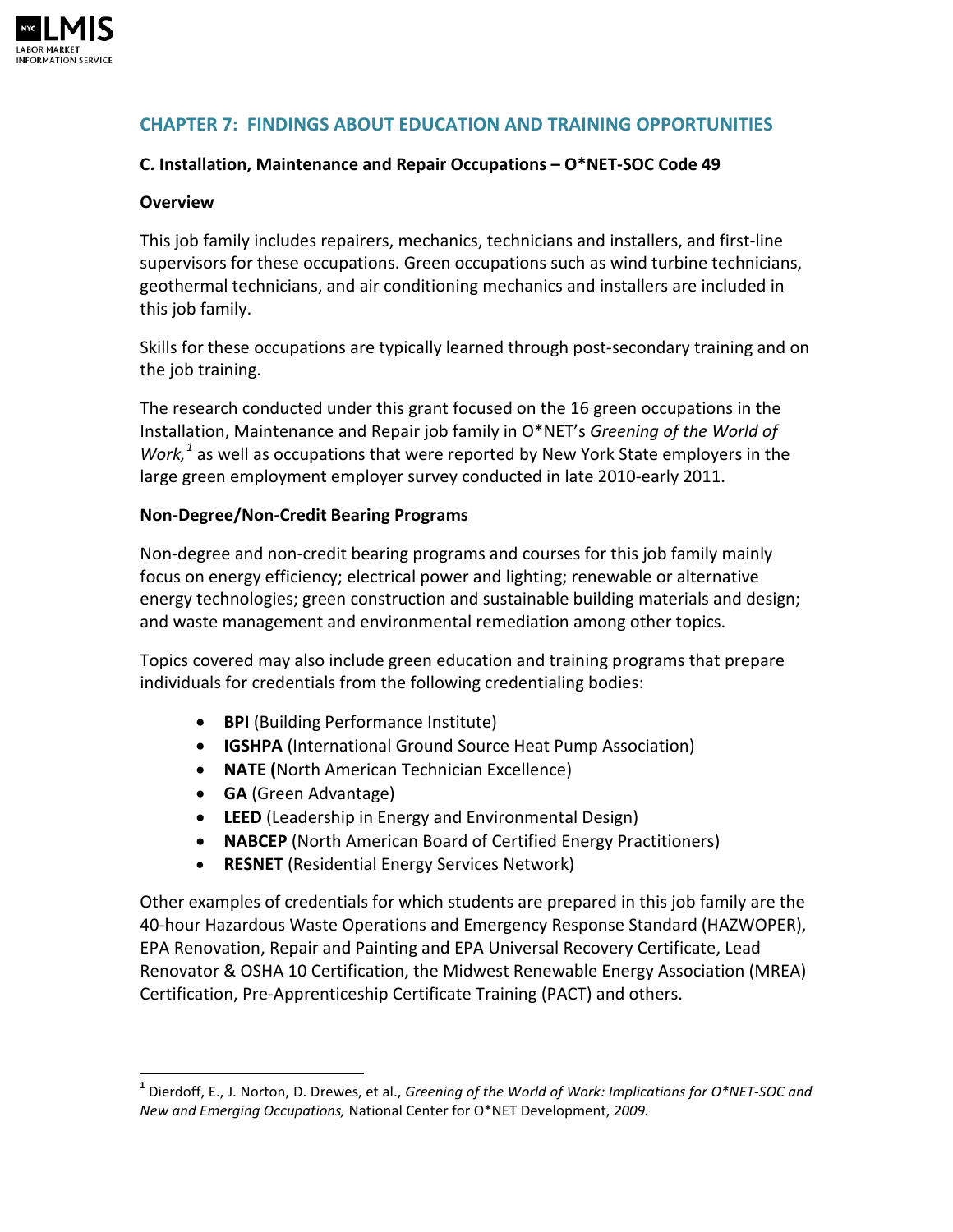The table below displays the programs and providers that are available in New York State to prepare individuals for these occupations. It also shows the number enrolled and the number of completers in 2010-11.

| Installation, Maintenance, and Repair Occupations – Green Non-Degree Programs and<br><b>Non-credit Bearing Courses</b> |                               |                              |                              |                               |  |  |  |  |
|------------------------------------------------------------------------------------------------------------------------|-------------------------------|------------------------------|------------------------------|-------------------------------|--|--|--|--|
| <b>Region</b>                                                                                                          | Number of<br><b>Providers</b> | Number of<br><b>Programs</b> | <b>Students</b><br>Enrolled* | <b>Student</b><br>Completers* |  |  |  |  |
| <b>Hudson Valley</b>                                                                                                   | 9                             | 62                           | 594                          | 584                           |  |  |  |  |
| New York City                                                                                                          | 21                            | 48                           | 3760                         | 3271                          |  |  |  |  |
| Western NY/Finger Lakes                                                                                                | 7                             | 37                           | 1532                         | 1254                          |  |  |  |  |
| Central NY/Southern Tier                                                                                               | 8                             | 24                           | 66                           | 45                            |  |  |  |  |
| Long Island                                                                                                            | 6                             | 12                           | 346                          | 338                           |  |  |  |  |
| Capital District/North<br>Country/Mohawk Valley                                                                        | 3                             | 6                            | 50                           | 37                            |  |  |  |  |
| Online**                                                                                                               | 4                             | $\overline{7}$               | 6                            | 6                             |  |  |  |  |
| <b>Total</b>                                                                                                           | 58                            | 196                          | 6354                         | 5535                          |  |  |  |  |

 **\* Enrollment and completion data were not reported by all training/education providers.**

 **\*\*Online designation is for web based programs and is not one of the LMI Regions.**

 **\*\*Blended format programs are included within the 6 LMI Regions.**

The Hudson Valley Region has the greatest number of green non-degree and non-credit bearing programs with 62, or 32 percent of total programs in the State. This may be because the Center for Energy Efficiency and Building Science (CEEBS) is located at Hudson Valley Community College in Troy.

New York City has the second largest number of training programs with 48 programs or 24 percent of total programs identified by the research. New York City has the greatest student enrollment, at 3,760, which represents 59% of all reported enrollment in this job family. The Association for Energy Affordability, Solar One, and Forever Green Training and Sustainable Design are major non-credit green training providers in New York City. The Capital District/North Country/Mohawk Valley has the smallest number of programs, offering 6 programs, which represents about 3 percent of total programs identified.

The Western NY/Finger Lakes region had the second largest number of non-credit students enrolled and training completers. Erie Community College and Monroe Community College programs account for 80 percent of the training activity in this region.

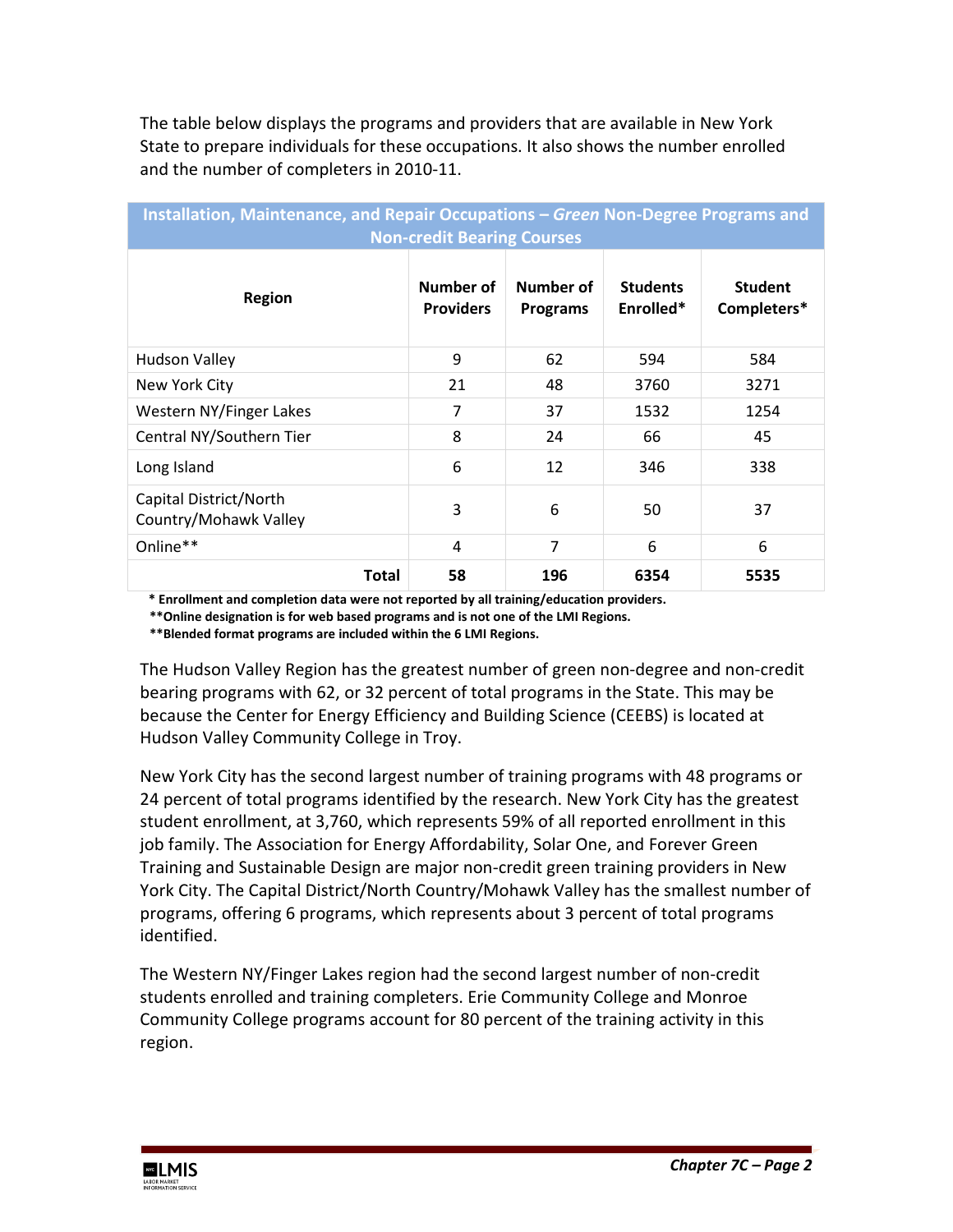# *Building Performance Institute (BPI) Credential Preparation Courses offered by the Center for Energy Efficiency and Building Science (CEEBS)\**

The Center for Energy Efficiency and Building Science (CEEBS), a division of the Workforce Development Institute at Hudson Valley Community College in Troy, NY, delivers energy efficiency and building science courses that prepare students for credentials offered by the Building Performance Institute (BPI), a well-known developer of technical standards for home performance and weatherization retrofit work. The CEEBS receives funding from the New York State Energy Research and Development Authority (NYSERDA).

**Basic Air Sealing and Insulation** - Students are introduced to the skills and principles necessary for working in the field of home weatherization. They learn how to install air sealing and insulation treatments that increase a home's energy efficiency. This course teaches the basic skills necessary for weatherizing a building and provides the background necessary to become a qualified entry–level installer.

**Basics of Building Science** - This course provides an introduction to the field of Building Science. Students learn how to analyze the components of a home and how they work as a system. This course teaches the basics of building science and how interacting relationships affect the performance of a home to give the student a foundation upon which to build. The topics covered in this course are a good prerequisite for the advanced Building Analyst certification training course.

**Building Analyst** - This training program helps prepare the student for the Building Analyst online and field tests. Students come to understand how the house works as a system, why some homes fail, and how to use the latest building science technology to help resolve residential heating, cooling, and base load air leakage problems. By using a "whole house" performance-based approach, students address a comprehensive range of interrelated building issues and are able to provide clients with a more comfortable, safe, durable, and energy efficient home.

**Envelope Professional** - Using a "whole house" performance-based approach, this training covers advanced building envelope diagnostic, evaluation, and repair skills to help students prepare for Envelope Professional on-line and field exams.

**Heating Professional** - Using a "whole house" performance-based approach, this training covers advanced heating system diagnostics, evaluation, and repair skills to help students prepare for the Heating Professional on-line and field exams.

**Cooling Professional** - This is a two-day course designed for experienced heating contractors. The training consists of both classroom and field experience and helps to prepare students for the Cooling Professional on-line and field exams. The BPI Cooling Professional designation was developed in collaboration with North American Technician Excellence (NATE).

\*Information taken from the Building Performance Institute website - [www.bpi.org.](http://www.bpi.org/)

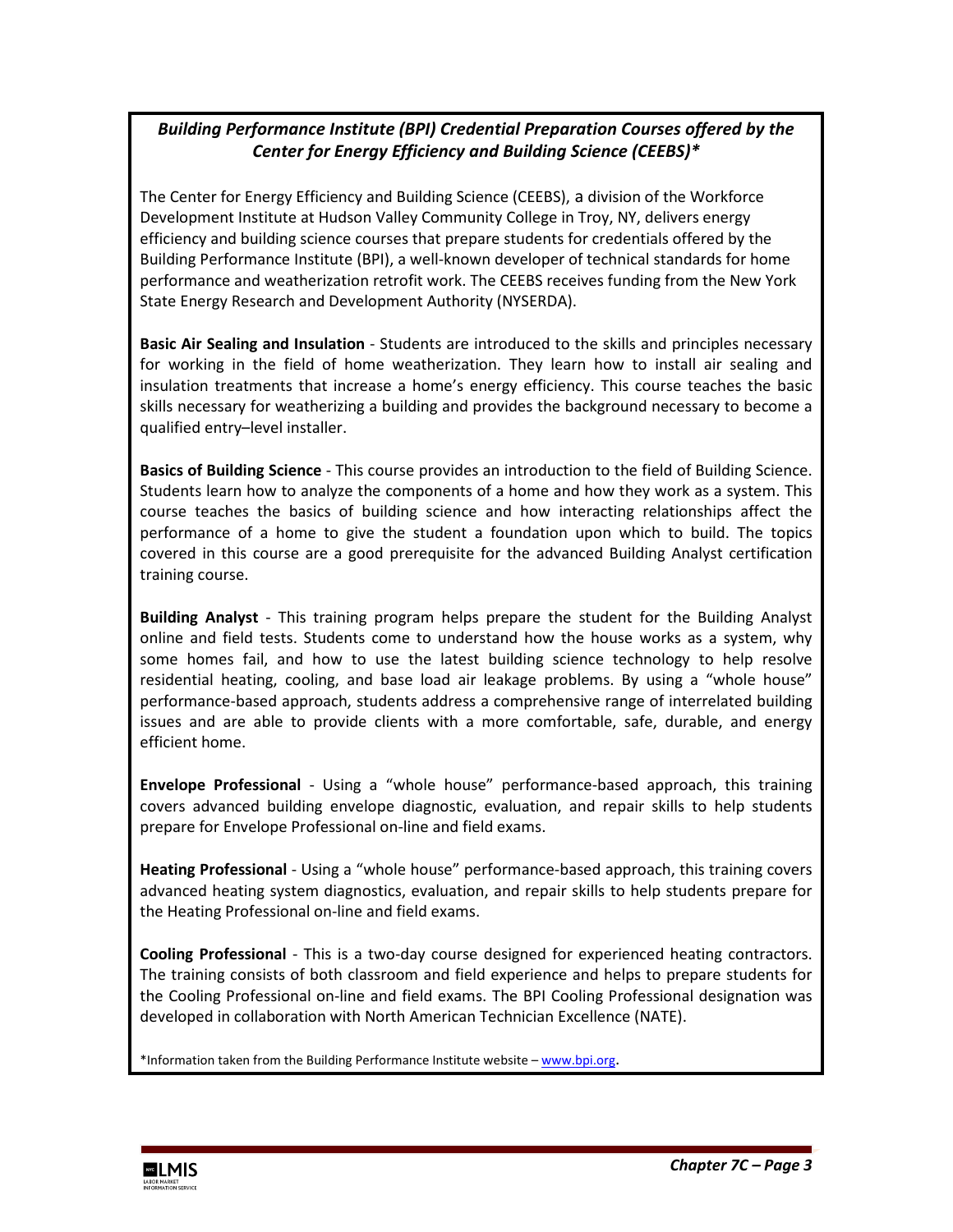# *Building Operator Certification (BOC®): Training and Certification System offered by CUNY Institute for Urban Systems Building Performance Lab\**

The Building Performance Lab at CUNY's Baruch College, which is part of the CUNY Institute for Urban Systems, is focused on advancing high-performance building operations and practices in the existing commercial and public real estate markets. Among its activities, it promotes workforce development, which it pursues though curriculum development, internships and other technology training. The Building Performance Lab is supported in part by the New York State Energy Research and Development Authority (NYSERDA),

The Building Performance Lab is part of a team, along with the CUNY School of Professional Studies, the New York City public school system, the New York City Department of Citywide Administrative Services, and others, which is offering the nationally-recognized **Building Operator Certification** training to a variety of custodians and maintenance people. The Lab is also partnering with the International Union of Operating Engineers Local 94 to offer a class for union members at the union's training center. The curriculum introduces the concepts of energy management and green building practices at the facilities level; students have the option of pursuing the Building Operator Certification.

\*Information taken from www.cunybpl.org

#### **Degree and Credit-Bearing Certificate Programs**

As explained more fully in the "Research Methods" section of this report, the research partners looked at awards (certificates and degrees) conferred by colleges, universities, technical and vocational institutions in fields associated with green employment. This data was derived from the U.S. Department of Education's Integrated Postsecondary Education Data System (IPEDS). Instructional programs were linked to occupations using the U.S. Departments of Education and Labor's "CIP–SOC" crosswalk.

This data analysis indicates that in 2010, 1,025 awards were conferred related to the installation, maintenance and repair job family. The bar chart on the next page displays the results.

Almost all -- 96 percent, or 989 awards -- in this job family are post-secondary certificate or Associate degree awards. The Associate degree level represents the largest number of degrees at 834 total awards, or 81 percent of the total.

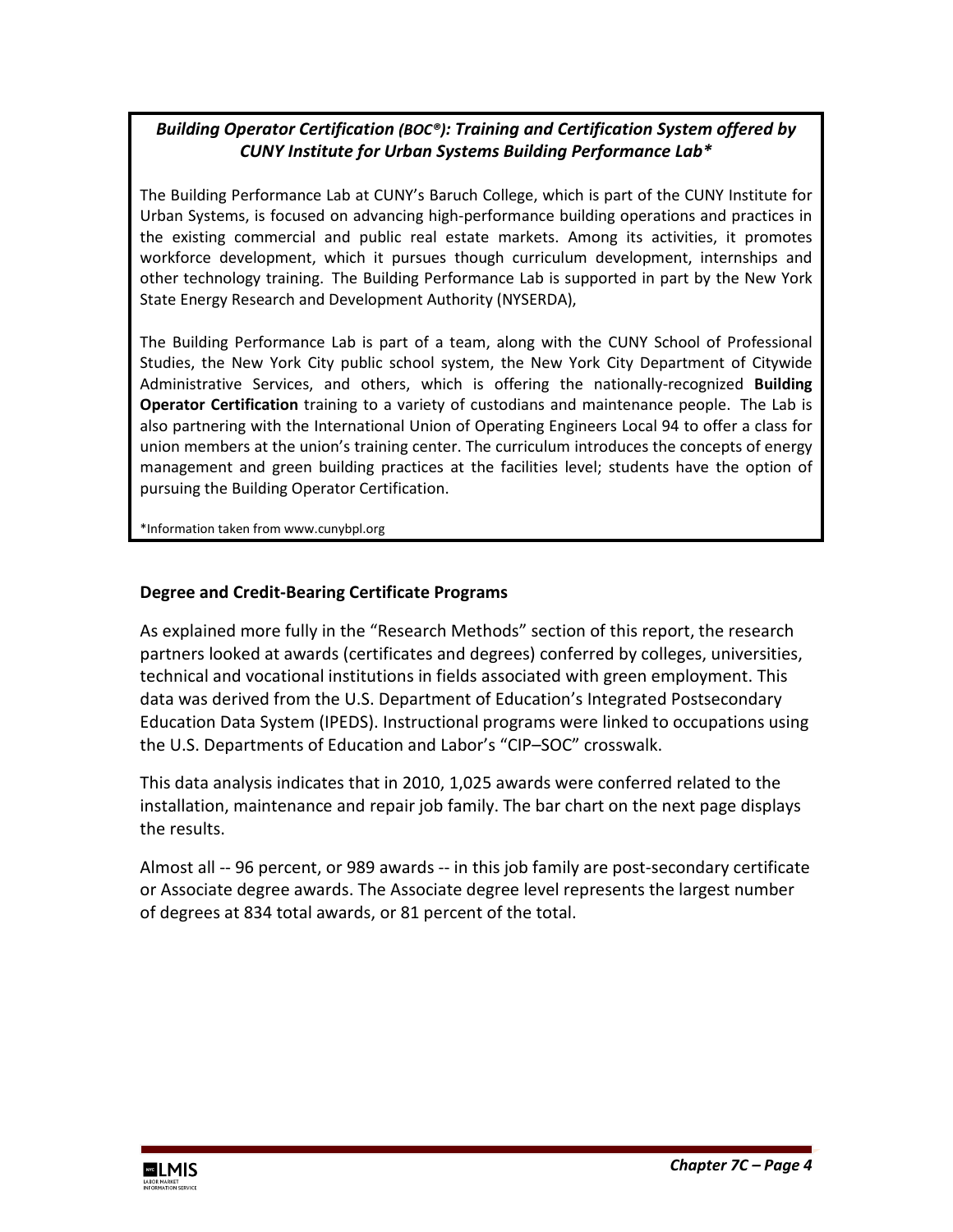

The Capital District/Mohawk Valley/North Country Region had the largest number of overall awards conferred at 312 or 30 per cent of the total, followed by New York City, which represents 20 percent of all awards conferred. All but one of the 36 Bachelor's degree awards was conferred by institutions in the Central NY/Southern Tier Region. The Hudson Valley Region represents the smallest number of overall awards at 59 awards, or just less than 6 percent of the total.

In addition to the degree and credit-bearing certificates in fields associated with green employment, the research identified specialized green-related degree and credit bearing programs in installation, maintenance and repair occupations through original research validated by the postsecondary institutions.

Relatively few specialized degree and credit based programs were found for this job family, as the skills required for installation, maintenance and repair occupations are learned predominantly through post-secondary non-credit courses and on the job training.

Twenty-six (26) specialized degree and credit-bearing programs were identified for the six labor market information (LMI) regions. In 2010-2011, the Western NY/Finger Lakes region had nearly one-third of all specifically green degree programs or credit bearing courses in the State. The Capital District/North Country/Mohawk Valley region offered

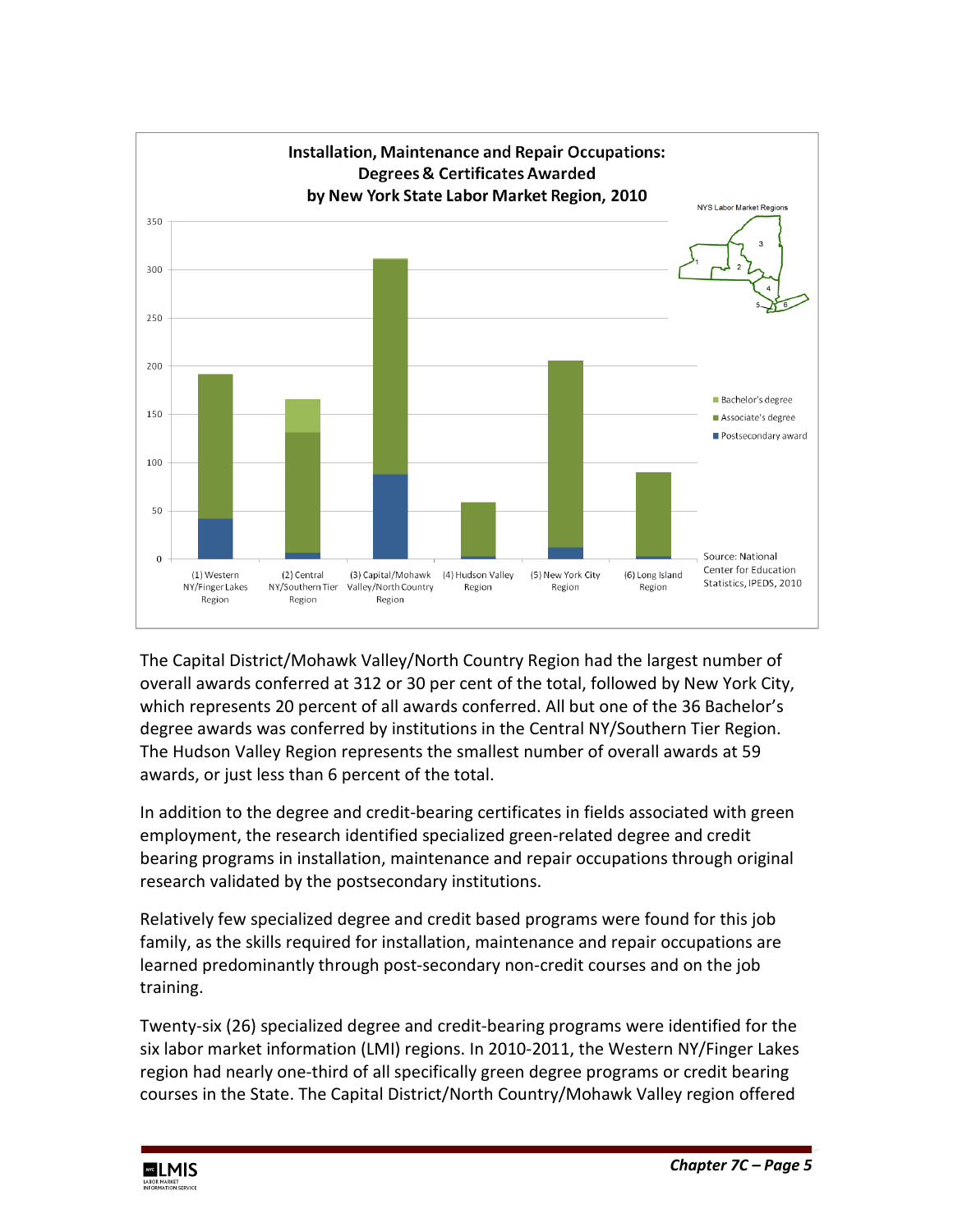seven programs. Central NY/Southern Tier and the New York City region had the fewest programs with one program each for degree-granting green programs.

| <b>Credit Bearing Courses</b>                   |                               |                              |                              |                               |  |  |  |
|-------------------------------------------------|-------------------------------|------------------------------|------------------------------|-------------------------------|--|--|--|
| <b>Region</b>                                   | Number of<br><b>Providers</b> | Number of<br><b>Programs</b> | <b>Students</b><br>Enrolled* | <b>Student</b><br>Completers* |  |  |  |
| Western NY/Finger Lakes                         | 3                             | 8                            | 516                          | 173                           |  |  |  |
| Capital District/North<br>Country/Mohawk Valley | $\mathcal{P}$                 | 7                            | 15                           | 14                            |  |  |  |
| Long Island                                     | $\overline{2}$                | 6                            | 40                           | 28                            |  |  |  |
| <b>Hudson Valley</b>                            | $\overline{2}$                | 3                            | 20                           | 20                            |  |  |  |
| Central NY/Southern Tier                        | 1                             | 1                            | 36                           | 8                             |  |  |  |
| New York City                                   | 1                             | 1                            | n/a                          | n/a                           |  |  |  |
| Totals:                                         | 11                            | 26                           | 627                          | 243                           |  |  |  |

**Installation, Maintenance, and Repair Occupations –** *Green* **Degree Programs and** 

 **\* Enrollment and completion data were not reported by all training/education providers.**

The Western NY/Finger Lakes region had the highest enrollment at 516 students or 82 percent of total enrollment in the State. This region also had the highest number of student completers reported, at 173 or 71 percent of the total. No enrollment or completion statistics were reported for New York City.

Illustrative "green" degree program names include:

- Advanced Certificate in Facilities Management credit certificate
- Electrical Construction and Maintenance Electrician AOS (Associate of Occupational Studies)
- Air Conditioning Technology: Heating and Ventilation (AOS and AAS)
- Heating, Ventilation, Air Conditioning and Refrigeration (HVAC/R) AAS
- Wind Energy & Turbine Technology AAS
- Energy Utility Technology Credit Certificate B-Tech (Bachelor of Technology)

### **Program Focus**

The table on the next page displays particular program focus areas. As shown, a large number of programs were focused on energy efficiency training. Solar PV and solar thermal installation training were also significant for this job family.